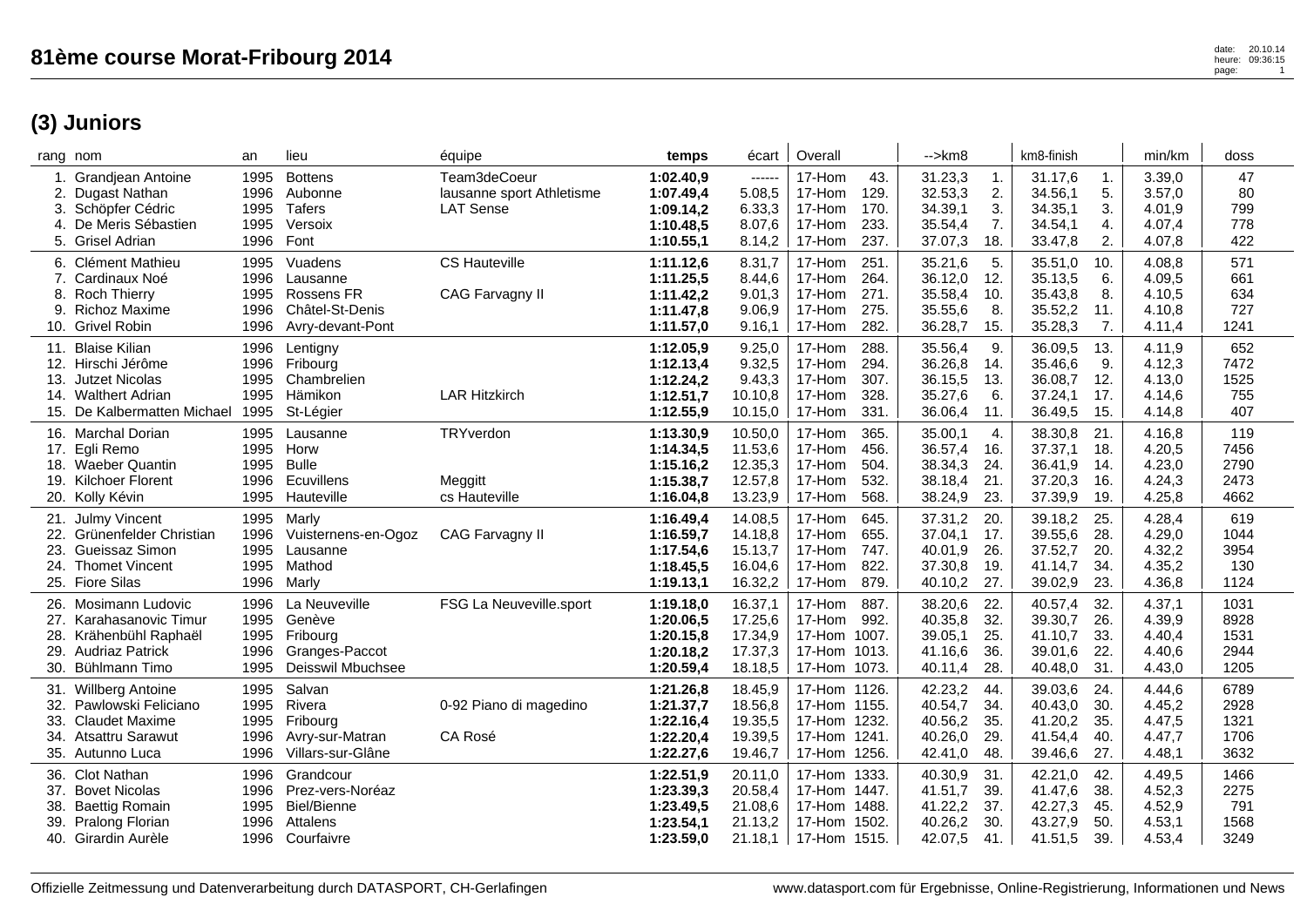## **(3) Juniors**

|            | rang nom                                 | an           | lieu                            | équipe               | temps                  | écart              | Overall                      | $\rightarrow$ km $8$ |            | km8-finish         |            | min/km           | doss         |
|------------|------------------------------------------|--------------|---------------------------------|----------------------|------------------------|--------------------|------------------------------|----------------------|------------|--------------------|------------|------------------|--------------|
|            | 41. Kolly Matthieu<br>42. Godglück Malik | 1995<br>1996 | La Roche FR<br>Oekingen         |                      | 1:24.15,8<br>1:24.35,6 | 21.34,9<br>21.54,7 | 17-Hom 1561.<br>17-Hom 1619. | 42.33,9<br>40.39,7   | 45.<br>33. | 41.41,9<br>43.55,9 | 37.<br>54. | 4.54,4<br>4.55,6 | 2335<br>1649 |
|            | 43. Crétin Mathias                       | 1995         | Soulce                          |                      | 1:24.56,1              | 22.15,2            | 17-Hom 1660.                 | 41.56,2              | 40.        | 42.59,9            | 48.        | 4.56,8           | 2309         |
|            | 44. Parrat Alec                          | 1995         | Delémont                        |                      | 1:25.18,9              | 22.38,0            | 17-Hom 1714.                 | 44.56,3              | 62.        | 40.22,6            | 29.        | 4.58,1           | 3067         |
|            | 45. Neuhaus Baptiste                     | 1995         | Le Mouret                       | TEAM POUR LE PLAISIR | 1:25.47,2              | 23.06,3            | 17-Hom 1792.                 | 43.38,7              | 54.        | 42.08,5            | 41.        | 4.59,7           | 2353         |
|            | 46. Stadelmann Daniel                    | 1995         | <b>Bellmund</b>                 |                      | 1:25.53,1              | 23.12,2            | 17-Hom 1812.                 | 43.14,7              | 50.        | 42.38,4            | 46.        | 5.00,1           | 2488         |
|            | 47. Bongard Nathan                       | 1995         | Marly                           |                      | 1:25.53,2              | 23.12,3            | 17-Hom 1814.                 | 43.30,9              | 52.        | 42.22,3            | 43.        | 5.00,1           | 2891         |
|            | 48. Le Cam Francois                      | 1996         | Marly                           |                      | 1:25.53,5              | 23.12,6            | 17-Hom 1816.                 | 43.30,9              | 52.        | 42.22,6            | 44.        | 5.00,1           | 2864         |
|            | 49. Barbosa Huiatan                      | 1995         | Farvagny                        |                      | 1:25.58,4              | 23.17,5            | 17-Hom 1829.                 | 42.21,8              | 43.        | 43.36,6            | 52.        | 5.00,4           | 1704         |
|            | 50. Krasniqi Kushtrim                    | 1996         | Fribourg                        |                      | 1:26.22,0              | 23.41,1            | 1892.<br>17-Hom              | 42.40,1              | 47.        | 43.41,9            | 53.        | 5.01,8           | 1532         |
|            | 51. Zosso Lucas-Emeric                   | 1996         | Marly                           |                      | 1:26.38,8              | 23.57,9            | 17-Hom 1932.                 | 45.09,1              | 64.        | 41.29,7            | 36.        | 5.02,7           | 2836         |
| 52.        | Paratte Joris                            | 1995         | Saignelégier                    |                      | 1:26.47,7              | 24.06,8            | 17-Hom 1951.                 | 42.12,0              | 42.        | 44.35,7            | 57.        | 5.03,3           | 2427         |
| 53.        | <b>Buchilly Cédric</b>                   | 1995         | Saint sulpice                   |                      | 1:27.47,6              | 25.06,7            | 17-Hom 2116.                 | 44.35,5              | 59.        | 43.12,1            | 49.        | 5.06,7           | 6352         |
|            | 54. Favre Valentin                       | 1995         | Corpataux-Magnedens             |                      | 1:28.15,0              | 25.34,1            | 17-Hom 2204.                 | 41.40,8              | 38.        | 46.34,2            | 68.        | 5.08,3           | 1489         |
| 55.        | Grosjean Gislain                         | 1995         | Vucherens                       |                      | 1:28.15,6              | 25.34,7            | 17-Hom 2205.                 | 42.38,0              | 46.        | 45.37,6            | 61.        | 5.08,4           | 8965         |
| 56.        | <b>Teufel Lucas</b>                      | 1995         | Fribourg                        |                      | 1:28.23,2              | 25.42,3            | 17-Hom 2226.                 | 44.53,7              | 61.        | 43.29,5            | 51.        | 5.08,8           | 1685         |
| 57.        | Oggier Sylvain                           | 1996         | <b>Bramois</b>                  |                      | 1:29.04,4              | 26.23,5            | 17-Hom 2352.                 | 43.21,4              | 51.        | 45.43,0            | 62.        | 5.11,2           | 1683         |
| 58.        | Sridharan Alexandre<br>Rouiller Jan      | 1996         | Marly                           |                      | 1:30.15,2              | 27.34,3            | 17-Hom 2531.                 | 44.28,1              | 58.        | 45.47,1            | 63.        | 5.15,3           | 2882         |
| 59.<br>60. |                                          | 1996<br>1996 | Corminboeuf<br>Le Sentier       |                      | 1:30.17,4              | 27.36,5<br>27.39,9 | 17-Hom 2540.<br>17-Hom 2551. | 47.28,6<br>45.03,8   | 74.<br>63. | 42.48,8<br>45.17,0 | 47.<br>58. | 5.15,5<br>5.15,7 | 4165<br>5884 |
|            | Wagner Rémy                              |              |                                 |                      | 1:30.20,8              |                    |                              |                      |            |                    |            |                  |              |
| 61.        | Salamin Bastien                          | 1996         | Veyras                          |                      | 1:30.54,8              | 28.13,9            | 17-Hom 2633.                 | 46.35,0              | 69.        | 44.19,8            | 55.        | 5.17,6           | 7500         |
|            | 62. Ribordy Adrien                       | 1995<br>1995 | Villars-sur-Glâne               |                      | 1:31.13,5<br>1:31.15,7 | 28.32,6<br>28.34,8 | 17-Hom 2680.<br>17-Hom 2688. | 43.52,9<br>46.49,4   | 55.<br>71. | 47.20,6<br>44.26,3 | 74.<br>56. | 5.18,7<br>5.18,9 | 3118<br>5936 |
| 63.        | <b>Bertschy Mike</b><br>64. Morf Antoine | 1995         | Vuisternens-en-Ogoz<br>Fribourg |                      | 1:31.31,1              | 28.50,2            | 17-Hom 2743.                 | 46.10,2              | 67.        | 45.20,9            | 60.        | 5.19,8           | 6699         |
|            | 65. Lehmann Julien                       | 1995         | Lamboing                        |                      | 1:32.00,3              | 29.19,4            | 17-Hom 2825.                 | 46.39,9              | 70.        | 45.20,4            | 59.        | 5.21,5           | 4675         |
|            | Chambovey Guillaume                      | 1995         | Collonges                       |                      | 1:32.43,1              | 30.02,2            | 17-Hom 2917.                 | 46.18,4              | 68.        | 46.24,7            | 67.        | 5.24,0           | 4906         |
| 66.        | 67. Stadelmann Pablo                     | 1996         | Villars-sur-Glâne               |                      | 1:32.43,8              | 30.02,9            | 17-Hom 2920.                 | 45.35,2              | 65.        | 47.08,6            | 72.        | 5.24,0           | 3969         |
|            | 68. Haas Guillaume                       | 1995         | Courtaman                       |                      | 1:32.46,4              | 30.05,5            | 17-Hom 2932.                 | 46.04,9              | 66.        | 46.41,5            | 70.        | 5.24,1           | 4630         |
|            | 69. Chopard David                        | 1995         | Fribourg                        |                      | 1:33.58,2              | 31.17,3            | 17-Hom 3109.                 | 44.27,5              | 57.        | 49.30,7            | 77.        | 5.28,3           | 1465         |
|            | 70. Niederhauser Loïc                    | 1996         | Château-d'Oex                   |                      | 1:34.37,0              | 31.56,1            | 17-Hom 3202.                 | 48.17,1              | 78.        | 46.19,9            | 65.        | 5.30,6           | 3386         |
| 71.        | <b>Bertschy Tom</b>                      | 1996         | Vuisternens-en-Ogoz             |                      | 1:34.41,1              | 32.00,2            | 17-Hom 3216.                 | 48.34,0              | 80.        | 46.07,1            | 64.        | 5.30,8           | 5934         |
|            | 72. Rouiller Nicolas                     | 1995         | Sugiez                          |                      | 1:34.58,5              | 32.17,6            | 17-Hom 3262.                 | 48.21,3              | 79.        | 46.37,2            | 69.        | 5.31,8           | 6591         |
| 73.        | <b>Tinguely Julien</b>                   | 1995         | Onnens FR                       |                      | 1:35.49,0              | 33.08,1            | 17-Hom 3398.                 | 47.53,5              | 77.        | 47.55,5            | 75.        | 5.34,8           | 5830         |
|            | 73. Wider François                       | 1995         | Fribourg                        |                      | 1:35.49,0              | 33.08,1            | 17-Hom 3398.                 | 47.53,2              | 76.        | 47.55,8            | 76.        | 5.34,8           | 5861         |
|            | 75. Gerber Stefan                        | 1996         | Wallisellen                     |                      | 1:37.02,1              | 34.21,2            | 17-Hom 3553.                 | 50.15,1              | 86.        | 46.47,0            | 71.        | 5.39,0           | 5615         |
|            | 76. Morard Dylan                         | 1996         | Miège                           |                      | 1:37.27,3              | 34.46,4            | 17-Hom 3604.                 | 44.20,3              | 56.        | 53.07,0            | 83.        | 5.40,5           | 2217         |
|            | 77. Ressnig Loris                        | 1996         | Châtonnaye                      |                      | 1:37.27,8              | 34.46,9            | 17-Hom 3606.                 | 47.31,3              | 75.        | 49.56,5            | 78.        | 5.40,5           | 1577         |
|            | 78. Peter Severin                        | 1996         | Wettswil                        |                      | 1:38.48,4              | 36.07,5            | 17-Hom 3772.                 | 51.31,7              | 89.        | 47.16,7            | 73.        | 5.45,2           | 8215         |
| 79.        | <b>Feller Maxence</b>                    | 1996         | Treyvaux                        |                      | 1:39.03,5              | 36.22,6            | 17-Hom<br>3802.              | 44.40,3              | 60.        | 54.23,2            | 88.        | 5.46,1           | 3125         |
|            | 80. Gaillard Simon                       |              | 1995 Fribourg                   |                      | 1:40.31,5              | 37.50,6            | 17-Hom 3971.                 | 46.53,3              | 72.        | 53.38,2            | 84.        | 5.51,2           | 4861         |